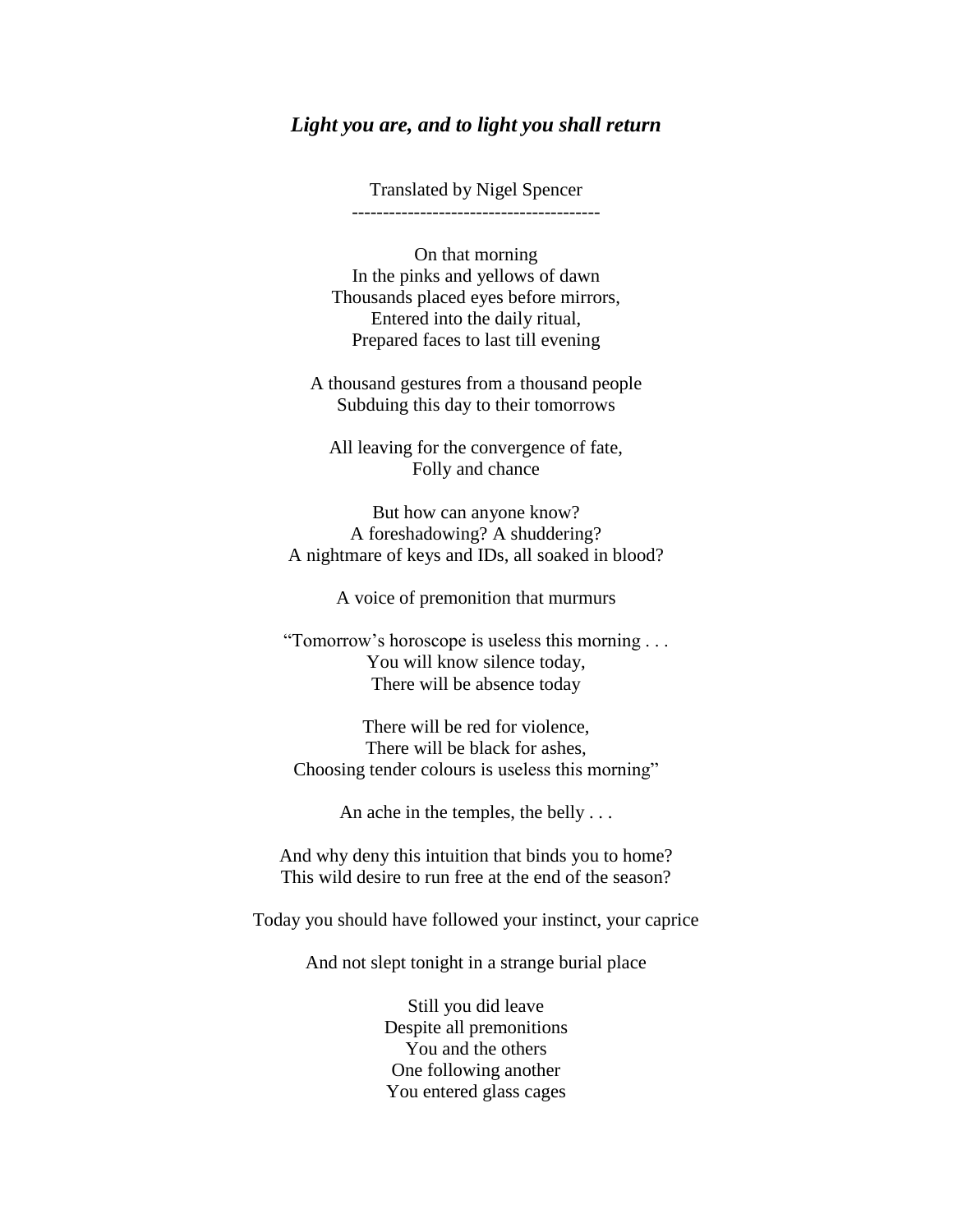And ivory towers Dividing your life between having and being A smile and a wave To your colleagues and friends Living out much the same stories until nightfall

Then in a serene sky Suddenly Time rolled its fists Into Boeings and struck Punches from the Middle Ages Into the face of the present The faces of innocents The face of a country in blood and in tears

A slight change of schedule and route Today you are taking a trip into eternity

Together, whether in buildings Or in planes, All of you victims Suicide commandos, marionettes Of obsession and vengeance A few mission-mad puppeteers Making missiles of you all Aimed at changing centuries By false charisma-charged prophets Plucky chess figures you are In the government game Pawns they push and slide Starving the bellies of some, the souls of others But slandering justice always Hijacking bibles into gospels of fire and blood And money and profit Preaching submission to their sheep For religion to divide and to conquer

When hate separates a world by beliefs When hate separates a world bereft And adrift between two faces of love, Lips spitting out war that cynically Promise peace Betraying the billions who've bet their lives, Their death, yes, their faith Reflecting glory in the morning sun And the buildings that must go down before it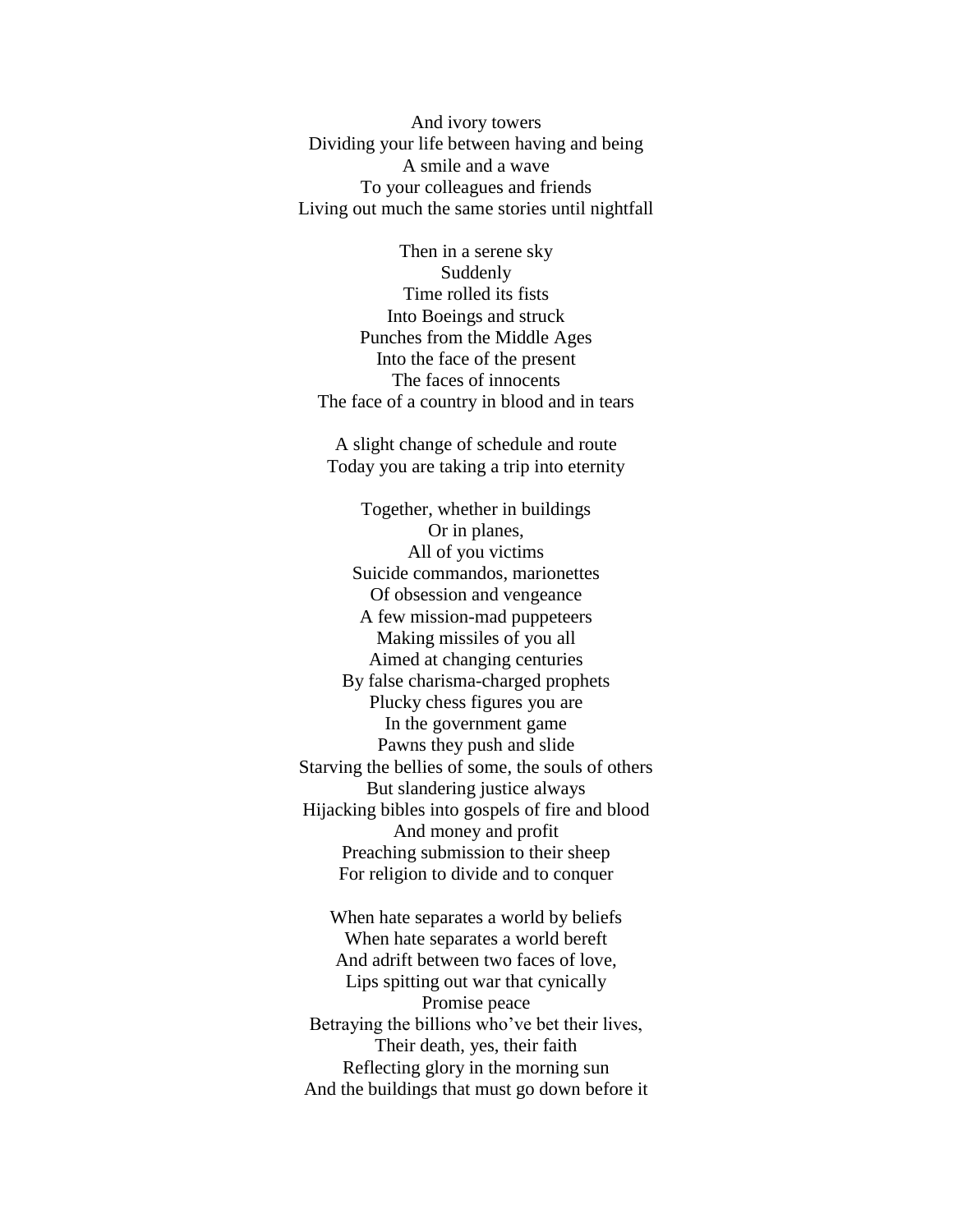Promising eternity for the killing of humans The paired rows of victims, how could we forget them? The paired deception of truth and lies Victims armed and disarmed in their own societies? How can we not see them as toys in the grip of the wind, Squeezed in the fists of the mighty, How can we not know that?

> Playthings, far too often, Here and everywhere, Toys in the grip of the winds . . .

## And now

Eyelids beat a retreat when a noise rips through the sky And by what deranged act will we become prophets of doom, vultures? By what deadly detour will we become assassins of those in temples and towers . . . Unwitting, unwilling?

> Playthings, far too often, Here and everywhere, Toys in the grip of the wind . . .

Fists rolled into Boeings Bombs insidiously shaped like children's playthings Exploding in our minefields, Their gardens of hopelessness Their invalid future, their dismembered justice.

> Their eyes are closed to glances of love, To landscapes unknown To the singular song of their souls Laid waste or sacrificed on the altar Of society, humanity, or divinity

No more lullabies on their lips Nor sweet words of love No more petal-soft caresses Their dreams asleep without tombs

From outside time, above the smoking ashes Glide millions of glances Slide millions of souls With lidless eyes on a voyage To reunite the missing from the East and from the West